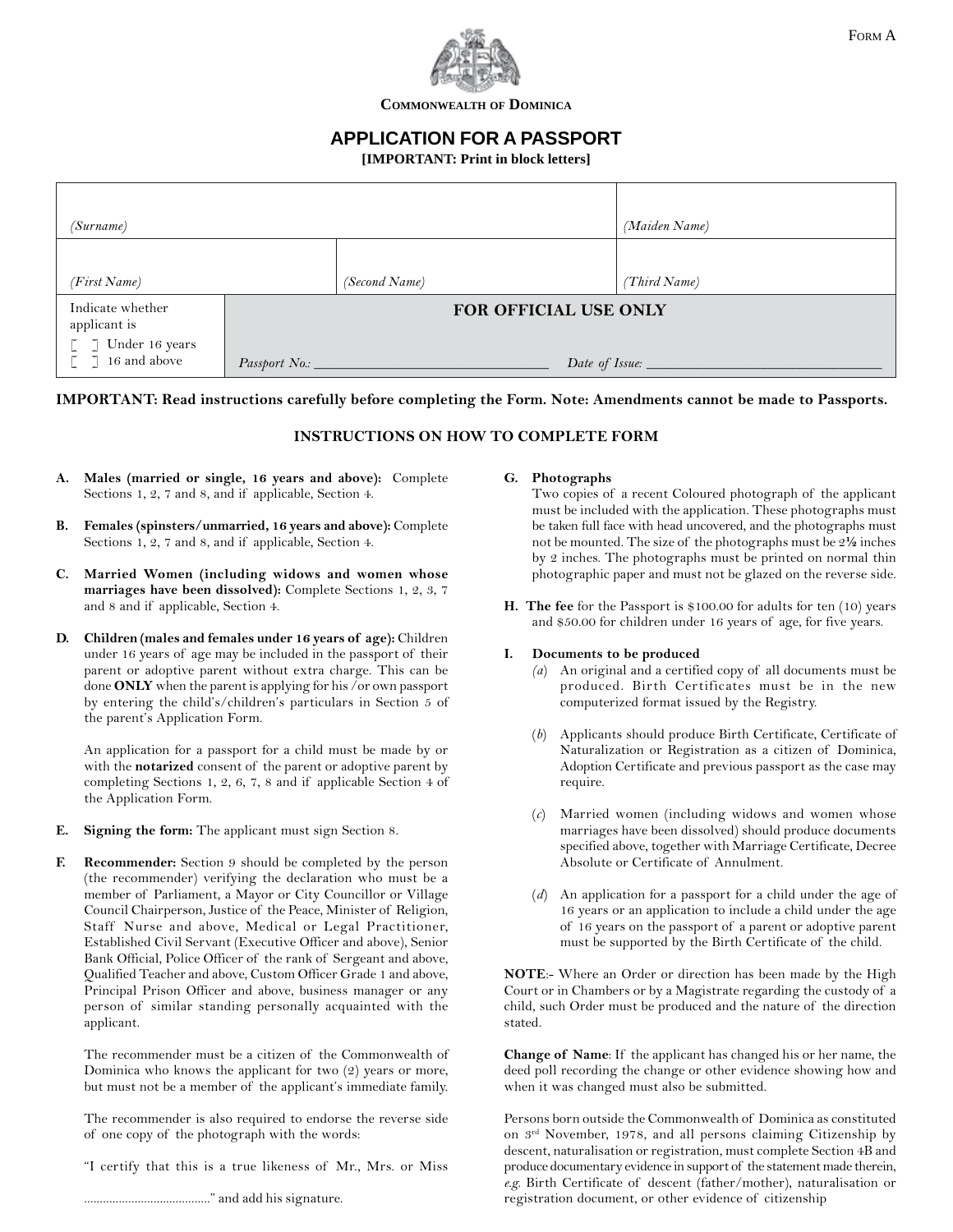To avoid delay, answers to all relevant sections should be completed in ink.

**Please fill out the form in BLOCK CAPITALS.**

**NOTE:** Do not sign this Form until you have read all notes on page 1.

**APPLICATION NO.**

*..........................................................................................*

|          |                                                                                                                                                                                                                               | <b>New Passport Number</b>                                                                                                                       |  | Signature                   |                                           |                                                    | <b>PHOTO</b>                                        |  |
|----------|-------------------------------------------------------------------------------------------------------------------------------------------------------------------------------------------------------------------------------|--------------------------------------------------------------------------------------------------------------------------------------------------|--|-----------------------------|-------------------------------------------|----------------------------------------------------|-----------------------------------------------------|--|
| 1        | Surname (state whether Mr., Mrs., Miss, Sr., Fr., Rev. or Dr.):<br>Christian names (or other names):                                                                                                                          |                                                                                                                                                  |  |                             |                                           | Marital status:                                    | $\lceil$ Single<br>Married<br>Divorced<br>Remarried |  |
|          | Maiden Surname: (if applicant is woman who is or has been married)                                                                                                                                                            |                                                                                                                                                  |  |                             | Widowed<br>PERSONAL DESCRIPTION           |                                                    |                                                     |  |
|          | Has name been changed otherwise than by marriage?<br>$\lceil$ $\rceil$ No<br>$\lceil$ $\lceil$ Yes<br>If so, state original name                                                                                              |                                                                                                                                                  |  |                             | Sex:                                      | $\lbrack \quad \rbrack$ $\lbrack$ M<br>$[$ $]$ $F$ |                                                     |  |
|          | Nicknames/Aliases:                                                                                                                                                                                                            |                                                                                                                                                  |  |                             |                                           | Height:<br>Feet                                    | Inches                                              |  |
|          | Age at last birthday                                                                                                                                                                                                          | Place of Birth                                                                                                                                   |  | Date of Birth (day/mm/year) | $\sqrt{2}$                                | Colour of hair                                     |                                                     |  |
|          | Profession or occupation:                                                                                                                                                                                                     |                                                                                                                                                  |  |                             | Colour of eyes                            |                                                    |                                                     |  |
|          | Present address:                                                                                                                                                                                                              |                                                                                                                                                  |  |                             | Special peculiars (visible):              |                                                    |                                                     |  |
|          |                                                                                                                                                                                                                               | Usual place of residence:                                                                                                                        |  |                             |                                           |                                                    |                                                     |  |
|          | Local telephone No.:                                                                                                                                                                                                          | Fax No.:                                                                                                                                         |  | E-mail:                     |                                           |                                                    |                                                     |  |
| $\bf{2}$ |                                                                                                                                                                                                                               |                                                                                                                                                  |  |                             |                                           |                                                    | $\lceil$ $\rceil$ Descent                           |  |
|          | <b>CITIZENSHIP</b> State whether Citizenship of the Commonwealth of Dominica by: [ ] Birth<br>$\lbrack$ ] Registration<br>[ ] Naturalisation<br>$\lbrack \quad \rbrack$ Adoption                                              |                                                                                                                                                  |  |                             |                                           |                                                    |                                                     |  |
|          |                                                                                                                                                                                                                               | If Citizen of the Commonwealth of Dominica by Registration,<br>Number of Certificate<br>Naturalization or Adoption, give particulars Certificate |  |                             | Place of Issue                            | Date of Issue                                      |                                                     |  |
| 3        |                                                                                                                                                                                                                               |                                                                                                                                                  |  |                             |                                           |                                                    |                                                     |  |
|          | MARRIED WOMEN applying for a passport must complete this section.<br>Husband's or former husband's surname and full Christian names: Christian names:<br>Surname:                                                             |                                                                                                                                                  |  |                             |                                           |                                                    |                                                     |  |
|          | Place of marriage                                                                                                                                                                                                             |                                                                                                                                                  |  |                             |                                           | Date of marriage (day/mm/year)<br>. / /            |                                                     |  |
| 4        | PERSONS BORN ABROAD<br>Persons born in (A) any British Commonwealth country or in Southern Ireland in British protectorate,<br>protected state or mandated or trust or (B) in any foreign country must complete A or B below: |                                                                                                                                                  |  |                             |                                           |                                                    |                                                     |  |
|          | A – If applicant's birth was registered as a Citizen of the Commonwealth of Dominica abroad, state:                                                                                                                           |                                                                                                                                                  |  |                             |                                           |                                                    |                                                     |  |
|          | Name of Consulate<br>Date of registration (day/mm/year)<br>(day/mm/year)                                                                                                                                                      |                                                                                                                                                  |  |                             | Place and date or Father's/Mother's birth |                                                    |                                                     |  |
|          | B - Particulars of applicant's father/mother<br>$(a)$ If born in the Commonwealth of Dominica                                                                                                                                 |                                                                                                                                                  |  |                             | . / /                                     |                                                    |                                                     |  |
|          |                                                                                                                                                                                                                               | Date of Birth: //                                                                                                                                |  |                             |                                           |                                                    |                                                     |  |
|          | $(b)$ If Citizen of the Commonwealth of Dominica by naturalisation or registration                                                                                                                                            |                                                                                                                                                  |  |                             |                                           |                                                    |                                                     |  |
|          |                                                                                                                                                                                                                               |                                                                                                                                                  |  |                             |                                           |                                                    | Date of Issue: $\ldots \ldots \ldots \ldots \ldots$ |  |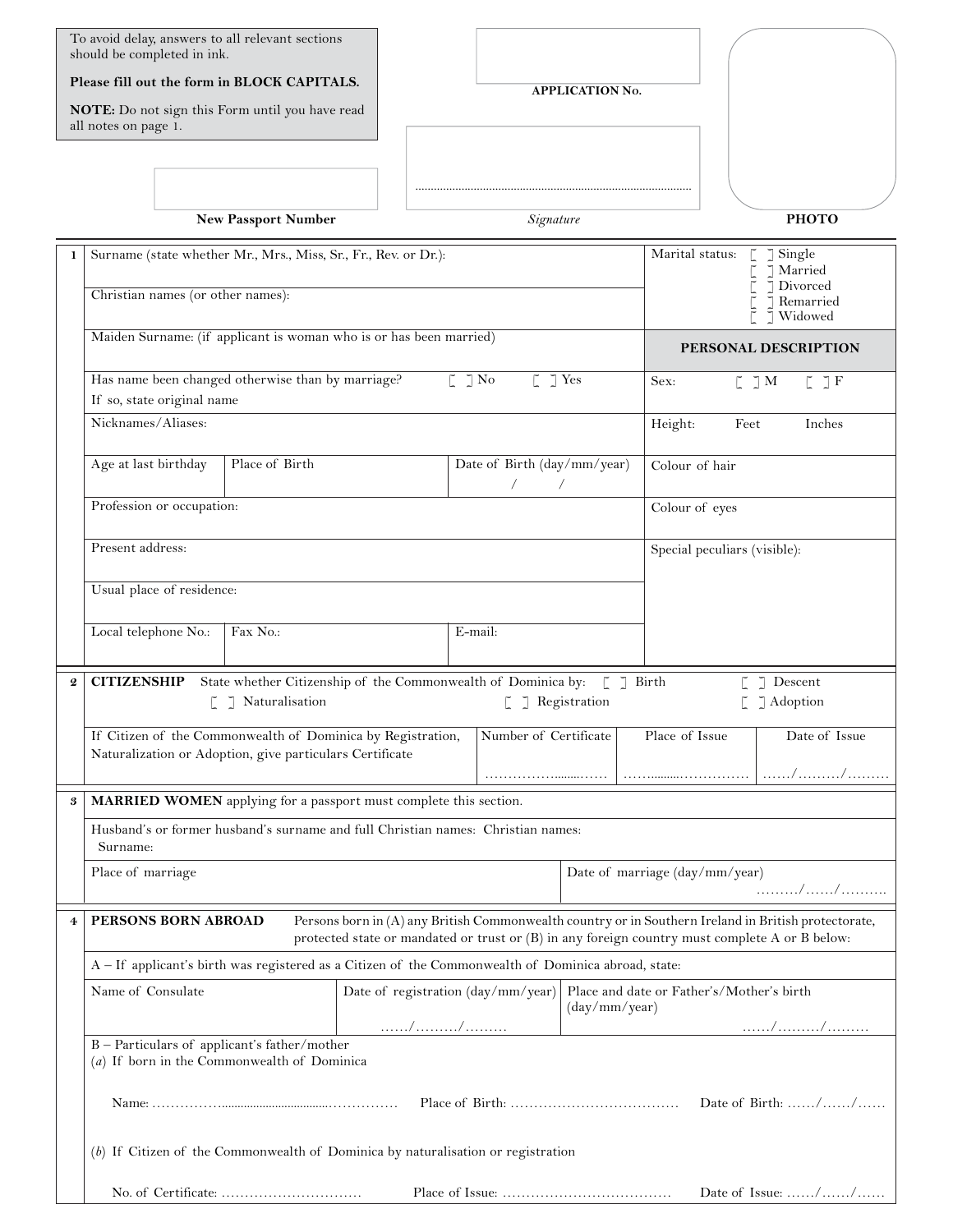| 5 | <b>CHILDREN UNDER 16</b> (if to be included in the passport)                                                                                                                                                                                                                                                                                                                                                                                                                                                                                                                                                                                                                                                                                                                      |                                      |                                     |                      |                               |        |                              |
|---|-----------------------------------------------------------------------------------------------------------------------------------------------------------------------------------------------------------------------------------------------------------------------------------------------------------------------------------------------------------------------------------------------------------------------------------------------------------------------------------------------------------------------------------------------------------------------------------------------------------------------------------------------------------------------------------------------------------------------------------------------------------------------------------|--------------------------------------|-------------------------------------|----------------------|-------------------------------|--------|------------------------------|
|   | Christian names in full                                                                                                                                                                                                                                                                                                                                                                                                                                                                                                                                                                                                                                                                                                                                                           | Surname                              |                                     | Place of birth       | Date of birth<br>(dd/mm/year) | Gender | Relationship<br>to applicant |
|   |                                                                                                                                                                                                                                                                                                                                                                                                                                                                                                                                                                                                                                                                                                                                                                                   |                                      |                                     |                      | $\sqrt{2}$<br>$\sqrt{2}$      |        |                              |
|   |                                                                                                                                                                                                                                                                                                                                                                                                                                                                                                                                                                                                                                                                                                                                                                                   |                                      |                                     |                      | $\sqrt{2}$<br>$\sqrt{2}$      |        |                              |
|   |                                                                                                                                                                                                                                                                                                                                                                                                                                                                                                                                                                                                                                                                                                                                                                                   |                                      |                                     |                      | $\sqrt{2}$<br>$\sqrt{2}$      |        |                              |
| 6 | TO CHIEF PASSPORT OFFICER                                                                                                                                                                                                                                                                                                                                                                                                                                                                                                                                                                                                                                                                                                                                                         |                                      |                                     |                      |                               |        |                              |
|   |                                                                                                                                                                                                                                                                                                                                                                                                                                                                                                                                                                                                                                                                                                                                                                                   |                                      | (name in full)                      |                      |                               |        |                              |
|   | I hereby authorize you to issue him/her with a passport of the Commonwealth of Dominica.                                                                                                                                                                                                                                                                                                                                                                                                                                                                                                                                                                                                                                                                                          |                                      |                                     |                      |                               |        |                              |
|   | (parent/adoptive parent)                                                                                                                                                                                                                                                                                                                                                                                                                                                                                                                                                                                                                                                                                                                                                          |                                      |                                     |                      |                               |        |                              |
| 7 |                                                                                                                                                                                                                                                                                                                                                                                                                                                                                                                                                                                                                                                                                                                                                                                   |                                      |                                     |                      |                               |        |                              |
|   |                                                                                                                                                                                                                                                                                                                                                                                                                                                                                                                                                                                                                                                                                                                                                                                   |                                      |                                     |                      |                               |        |                              |
| 8 | <b>DECLARATION</b> (cross out whichever does not apply)<br>$A - I$ , the undersigned, hereby apply for the issue of a passport (to the above named child).<br><b>B</b> – I declare that the information given in this application is correct to the best of my knowledge and belief, and<br>C - That I have or the child has not lost the status of Citizen of the Commonwealth of Dominica;<br>D-That I have or the child has not previously held or applied for a passport whatever;<br>or E-That all previous passports granted to (me or) the child have been surrendered, other than passport or travel document<br>No: , which is now attached and that I have made no other application for a passport since the attached passport or<br>travel document was issued to me. |                                      |                                     |                      |                               |        |                              |
|   |                                                                                                                                                                                                                                                                                                                                                                                                                                                                                                                                                                                                                                                                                                                                                                                   |                                      |                                     |                      |                               |        |                              |
|   | NOTE: If you have had a passport which has been lost, cross out D and E and complete Section 10 of this form.                                                                                                                                                                                                                                                                                                                                                                                                                                                                                                                                                                                                                                                                     |                                      |                                     |                      |                               |        |                              |
| 9 | (name in full)                                                                                                                                                                                                                                                                                                                                                                                                                                                                                                                                                                                                                                                                                                                                                                    |                                      |                                     |                      |                               |        |                              |
|   | from my personal knowledge of him/her vouch him/her as a fit and proper person to receive a passport. I have known the applicant for                                                                                                                                                                                                                                                                                                                                                                                                                                                                                                                                                                                                                                              |                                      |                                     |                      |                               |        |                              |
|   |                                                                                                                                                                                                                                                                                                                                                                                                                                                                                                                                                                                                                                                                                                                                                                                   |                                      |                                     |                      |                               |        |                              |
|   |                                                                                                                                                                                                                                                                                                                                                                                                                                                                                                                                                                                                                                                                                                                                                                                   |                                      |                                     |                      |                               |        |                              |
|   |                                                                                                                                                                                                                                                                                                                                                                                                                                                                                                                                                                                                                                                                                                                                                                                   |                                      |                                     |                      |                               |        |                              |
|   | Office Stamp (if any)                                                                                                                                                                                                                                                                                                                                                                                                                                                                                                                                                                                                                                                                                                                                                             |                                      |                                     |                      |                               |        |                              |
|   | <b>IMPORTANT:</b> Applicant and recommender (see Section 9) are warned that should any statement contained in their respective declarations<br>prove to be untrue, the consequences to them may be serious. The attention of persons who are asked to sign this declaration is specially<br>called to the fact that it must be signed from <i>personal knowledge</i> of the applicant and not from information obtained from other persons, and<br>the recommender should have known the applicant for a least two $(2)$ years.                                                                                                                                                                                                                                                   |                                      |                                     |                      |                               |        |                              |
|   | <b>FOR OFFICIAL USE</b>                                                                                                                                                                                                                                                                                                                                                                                                                                                                                                                                                                                                                                                                                                                                                           |                                      |                                     |                      |                               |        |                              |
|   |                                                                                                                                                                                                                                                                                                                                                                                                                                                                                                                                                                                                                                                                                                                                                                                   |                                      | DOCUMENTS PRODUCED TO BE NOTED HERE |                      |                               |        |                              |
|   | Applicant's Birth Certificate                                                                                                                                                                                                                                                                                                                                                                                                                                                                                                                                                                                                                                                                                                                                                     | Child's/children's Birth Certificate |                                     | Marriage Certificate |                               |        | Other documents              |
|   | If pending divorce proceedings, any judicial order or direction made regarding the custody of any child whose name is to be included in the<br>passport, state nature of the order or direction overleaf.                                                                                                                                                                                                                                                                                                                                                                                                                                                                                                                                                                         |                                      |                                     |                      |                               |        |                              |